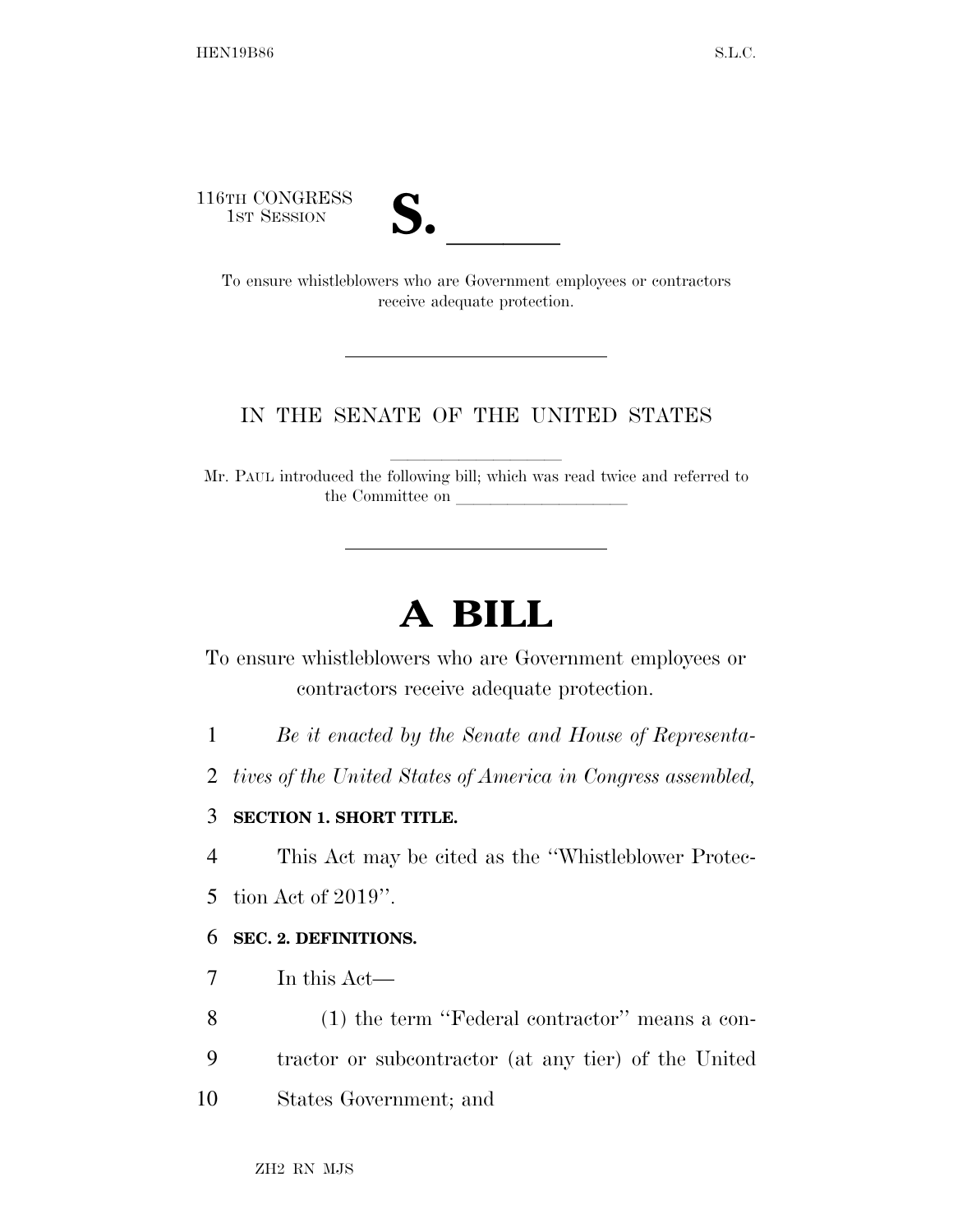HEN19B86 S.L.C.

| $\mathbf{1}$   | $(2)$ the term "personnel action"—                        |
|----------------|-----------------------------------------------------------|
| $\overline{2}$ | (A) has the meaning given that term in                    |
| 3              | section 2302 of title 5, United States Code; and          |
| $\overline{4}$ | (B) includes other disciplinary or corrective             |
| 5              | action and performance evaluations by an em-              |
| 6              | ployer.                                                   |
| 7              | SEC. 3. WHISTLEBLOWER PROTECTIONS FOR CONTRAC-            |
| 8              | TORS.                                                     |
| 9              | (a) PROHIBITED PERSONNEL PRACTICES.—An em-                |
| 10             | ployee of a Federal contractor who has authority to take, |
| 11             | direct others to take, recommend, or approve any per-     |
| 12             | sonnel action, shall not, with respect to such authority— |
| 13             | $(1)$ take or fail to take, or threaten to take or        |
| 14             | fail to take, a personnel action with respect to any      |
| 15             | employee of the Federal contractor or applicant for       |
| 16             | employment by the Federal contractor because of—          |
| 17             | (A) any disclosure of information by the                  |
| 18             | employee of the Federal contractor or applicant           |
| 19             | for employment by the Federal contractor                  |
| 20             | which the employee of the Federal contractor or           |
| 21             | applicant for employment by the Federal con-              |
| 22             | tractor reasonably believes evidences—                    |
| 23             | (i) any violation of any law, rule, or                    |
| 24             | regulation; or                                            |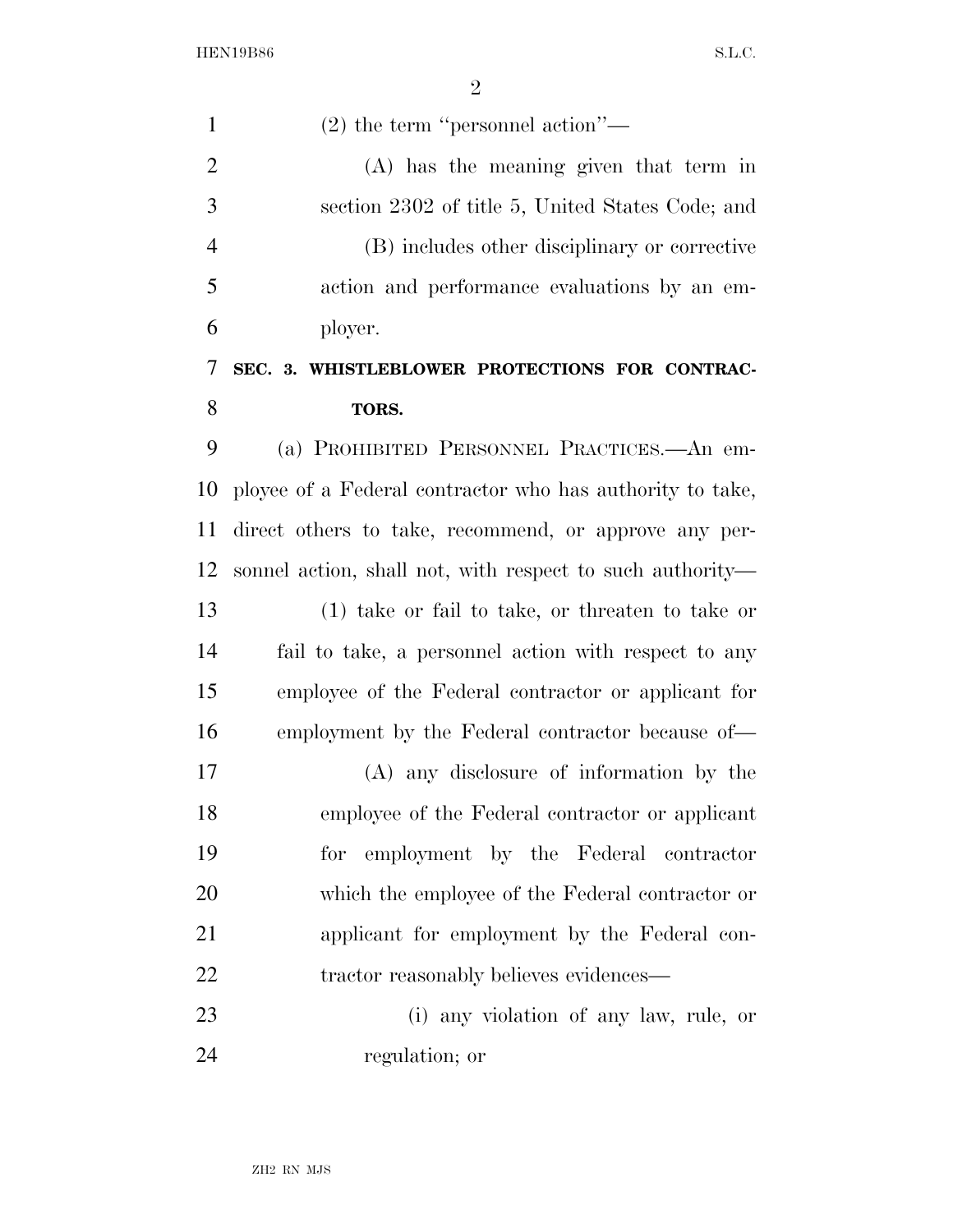HEN19B86 S.L.C.

| $\mathbf{1}$   | (ii) gross mismanagement, a gross                  |
|----------------|----------------------------------------------------|
| $\overline{2}$ | waste of funds, an abuse of authority, or          |
| 3              | a substantial and specific danger to public        |
| $\overline{4}$ | health or safety,                                  |
| 5              | if such disclosure is not specifically prohibited  |
| 6              | by law and if such information is not specifi-     |
| 7              | cally required by Executive order to be kept se-   |
| 8              | cret in the interest of national defense or the    |
| 9              | conduct of foreign affairs; or                     |
| 10             | (B) any disclosure to the Special Counsel,         |
| 11             | or to the Inspector General of an agency or an-    |
| 12             | other employee designated by the head of the       |
| 13             | agency to receive such disclosures, of informa-    |
| 14             | tion which the employee of the Federal con-        |
| 15             | tractor or applicant for employment by the Fed-    |
| 16             | eral contractor reasonably believes evidences—     |
| 17             | (i) any violation (other than a viola-             |
| 18             | tion of this section) of any law, rule, or         |
| 19             | regulation; or                                     |
| 20             | (ii) gross mismanagement, a gross                  |
| 21             | waste of funds, an abuse of authority, or          |
| 22             | a substantial and specific danger to public        |
| 23             | health or safety; or                               |
| 24             | $(2)$ take or fail to take, or threaten to take or |
| 25             | fail to take, any personnel action against any em- |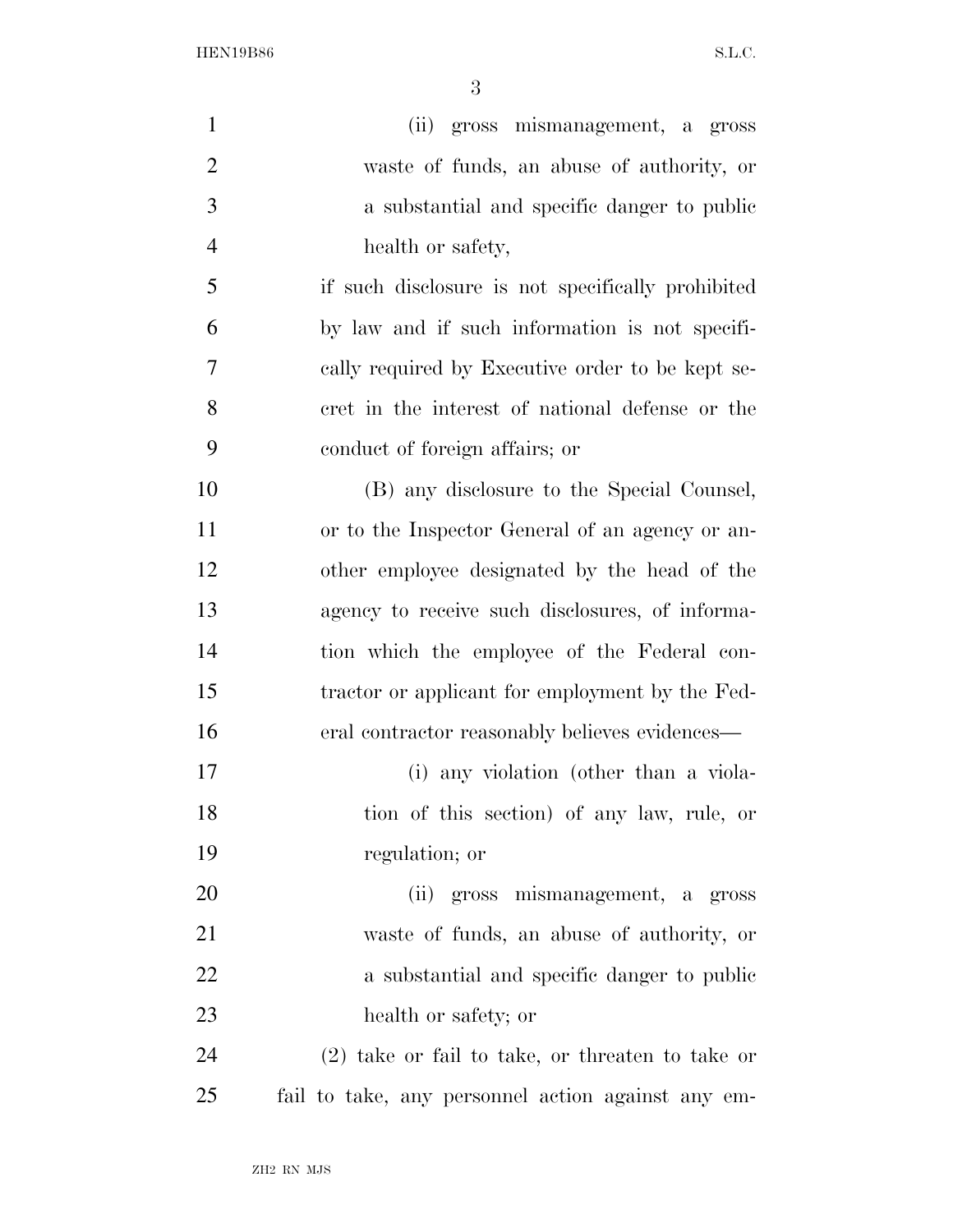| $\mathbf{1}$   | ployee of the Federal contractor or applicant for em-        |
|----------------|--------------------------------------------------------------|
| $\overline{2}$ | ployment by the Federal contractor for employment            |
| 3              | because of-                                                  |
| $\overline{4}$ | (A) the exercise of any appeal, complaint,                   |
| 5              | or grievance right granted by any law, rule, or              |
| 6              | regulation—                                                  |
| 7              | (i) with regard to remedying a viola-                        |
| 8              | tion of paragraph $(1)$ ; or                                 |
| 9              | (ii) other than with regard to rem-                          |
| 10             | edying a violation of paragraph $(1)$ ;                      |
| 11             | (B) testifying for or otherwise lawfully as-                 |
| 12             | sisting any individual in the exercise of any                |
| 13             | right referred to in subparagraph $(A)(i)$ or $(ii)$ ;       |
| 14             | (C) cooperating with or disclosing informa-                  |
| 15             | tion to the Inspector General (or any other                  |
| 16             | component responsible for internal investigation             |
| 17             | or review) of an agency, or the Special Counsel,             |
| 18             | in accordance with applicable provisions of law;             |
| 19             | <b>or</b>                                                    |
| 20             | (D) refusing to obey an order that would                     |
| 21             | require the individual to violate a law, rule, or            |
| 22             | regulation.                                                  |
| 23             | (b) AGENCY ACTION.—A Federal agency may not                  |
| 24             | pressure a Federal contractor to take, fail to take, or      |
| 25             | threaten to take or fail to take any personnel action relat- |